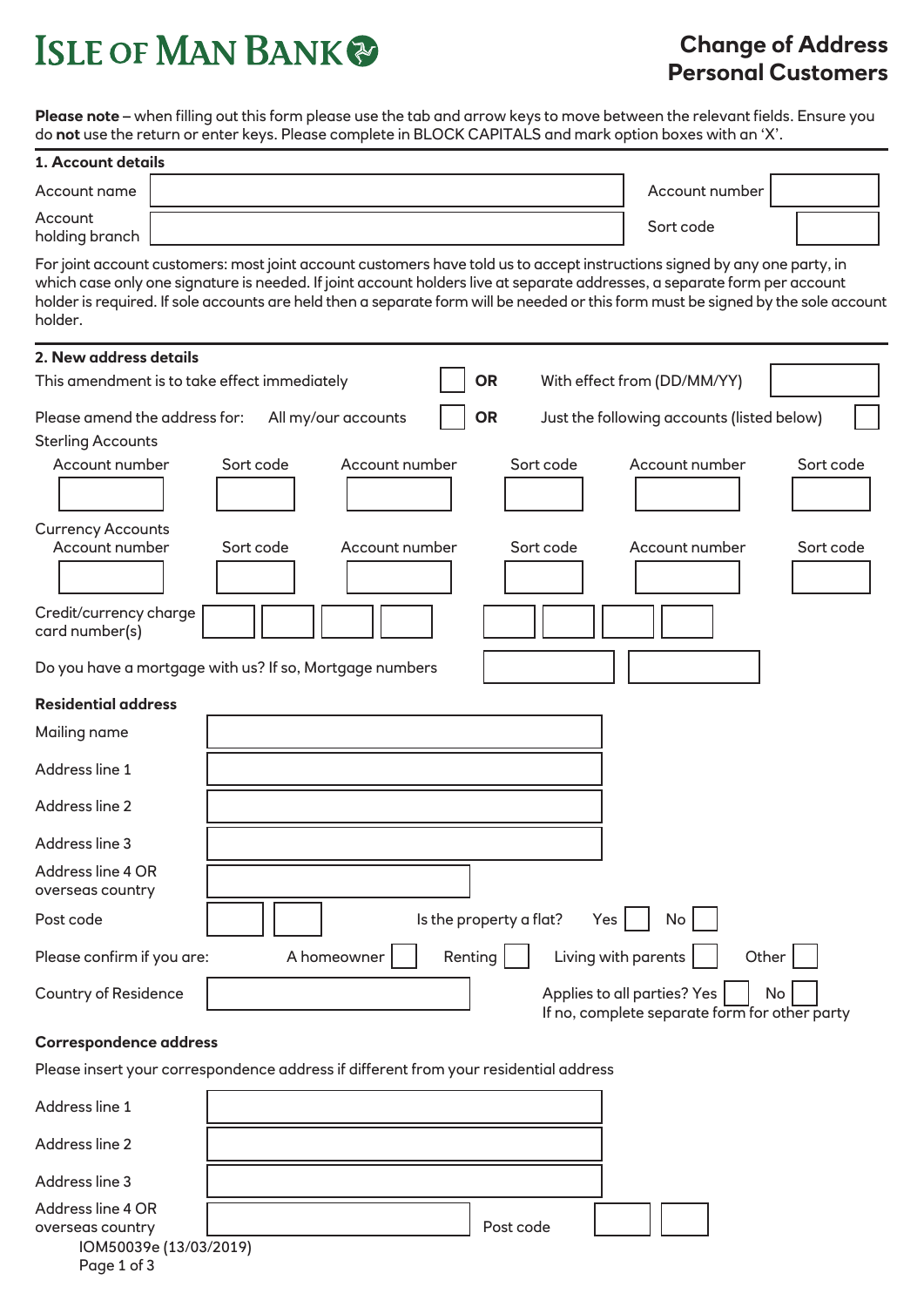|                                    | 3. Contact and personal details – For joint account customers, please complete customer name above relevant boxes           |  |
|------------------------------------|-----------------------------------------------------------------------------------------------------------------------------|--|
| Customer name 1                    |                                                                                                                             |  |
| Are your contact details changing? | No <sub>1</sub><br>Yes                                                                                                      |  |
| "REMOVE" in the appropriate box.   | If 'Yes', please ensure you capture all relevant up to date contact details. If any details need to be removed, please type |  |
| Home telephone number              |                                                                                                                             |  |
| Mobile telephone number            |                                                                                                                             |  |
| Work telephone number              |                                                                                                                             |  |
| Email address                      |                                                                                                                             |  |
| <b>Country of Tax Residency</b>    | Tax reference number                                                                                                        |  |
|                                    |                                                                                                                             |  |
|                                    |                                                                                                                             |  |
|                                    |                                                                                                                             |  |
|                                    |                                                                                                                             |  |
|                                    |                                                                                                                             |  |
|                                    |                                                                                                                             |  |
|                                    |                                                                                                                             |  |
|                                    |                                                                                                                             |  |
| relevant party.                    | For joint account customers: Amendments to customer contact details will only be completed if the form is signed by the     |  |
| Customer name 2                    |                                                                                                                             |  |
| Are your contact details changing? | Yes<br>No                                                                                                                   |  |
| "REMOVE" in the appropriate box.   | If 'Yes', please ensure you capture all relevant up to date contact details. If any details need to be removed, please type |  |
| Home telephone number              |                                                                                                                             |  |
| Mobile telephone number            |                                                                                                                             |  |
| Work telephone number              |                                                                                                                             |  |
| Email address                      |                                                                                                                             |  |
| <b>Country of Tax Residency</b>    | Tax reference number                                                                                                        |  |
|                                    |                                                                                                                             |  |
|                                    |                                                                                                                             |  |
|                                    |                                                                                                                             |  |
|                                    |                                                                                                                             |  |
|                                    |                                                                                                                             |  |
|                                    |                                                                                                                             |  |
|                                    |                                                                                                                             |  |
|                                    |                                                                                                                             |  |
|                                    |                                                                                                                             |  |